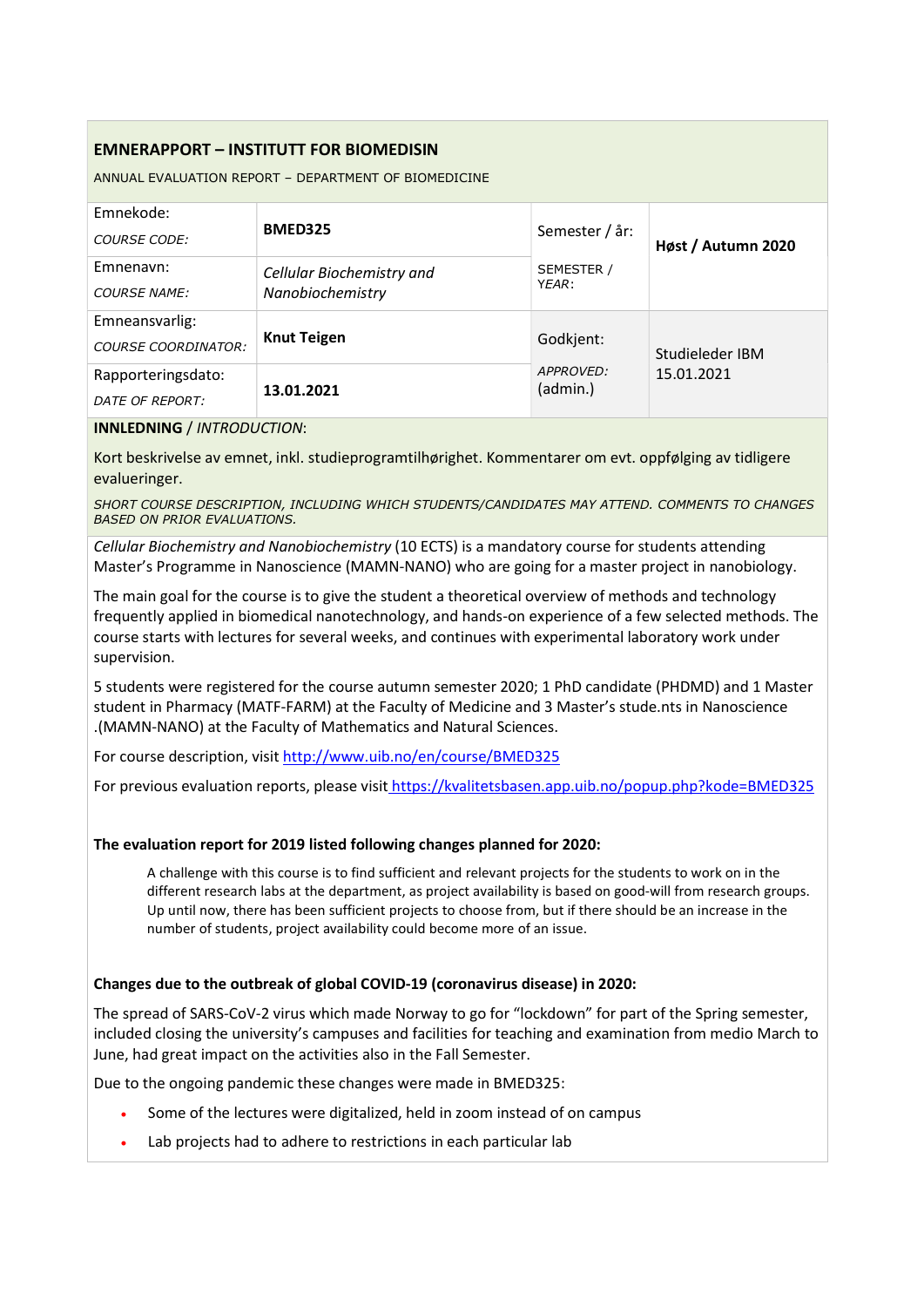| <b>STATISTIKK</b> / STATISTICS (admin.):                                                                |           |    |                                                                                            |              |    |    |    |  |  |  |
|---------------------------------------------------------------------------------------------------------|-----------|----|--------------------------------------------------------------------------------------------|--------------|----|----|----|--|--|--|
| Antall vurderingsmeldte studenter:<br><b>NUMBER OF CANDIDATES REGISTERED</b><br><b>FOR EXAMINATION:</b> |           |    | Antall studenter møtt til eksamen:<br><b>NUMBER OF CANDIDATES ATTENDED</b><br>EXAMINATION: |              |    |    |    |  |  |  |
| araktel<br>skala<br>ି ଧି                                                                                | « $A-F$ » | А: | <b>B:</b>                                                                                  | $\mathbf{C}$ | D: | E: | F: |  |  |  |
|                                                                                                         |           |    |                                                                                            | 3            |    |    |    |  |  |  |

#### KOMMENTARER TIL KARAKTERFORDELINGEN / COMMENTS TO THE STATISTICS:

Emnerapporten utarbeides når sensuren etter ordinær eksamen i emnet er klar. For muntlige eksamener er da resultatfordelingen endelig, men for skriftlige eksamener kan endelig resultatfordeling avvike noe om evt. klagebehandling ikke er fullført.

THIS REPORT IS PREPARED AFTER ORDINARY EXAMINATION. FOR ORAL EXAMS, THE RESULTS ARE FINAL, FOR WRITTEN EXAMS, THE FINAL GRADING DISTRIBUTION MAY DIFFER SLIGHTLY IF CANDIDATE COMPLAINTS/APPEALS HAVE NOT BEEN PROCESSED.

Students were evaluated on how they presented their lab project in a written paper. All students were able to carry out their practical work in their respective lab, despite the restrictions on lab access due to the covid-situation. The overall quality of the lab reports was very good.

SAMMENDRAG AV STUDENTENE SINE TILBAKEMELDINGER / SUMMARY OF EVALUATIONS GIVEN BY THE **STUDENTS** 

Spørreundersøkelse via Mitt UiB, annen evaluering, tilbakemelding fra tillitsvalgte og/eller andre.

COURSE EVALUATION ON MITT UIB, OTHER EVALUATIONS, RESPONSES FROM THE STUDENT REPRESENTATIVES AND/OR OTHERS.

First semester using SurveyXact as the digital evaluation system. Some of the questions were Multiple Choice Questions (MCQ), while others opened up for the students to give their own opinion as written text.

The survey was set up as an anonym survey, and distributed to the students by use of their E mail addresses at UiB. The Survey was distributed the 19<sup>th</sup> of October to the 5 students registered for the course. Reminders was sent the 24<sup>th</sup> November to those that hadn't responded before.

The attendees were asked about the academic content, the organization and the educational level of the teaching, and asked to evaluate the total workload of the course. They were asked to give their responses about the lectures, what they appreciate – or found disappointing – about the course, and to evaluate the given review articles. Finally came some questions regarding the exam and their learning outcomes.

Due to the ongoing pandemic was all our students at the department also asked this question:

"How have digital teaching methods and restrictions on education on campus affected your learning and your study life? Feel free to mention both negative and positive experiences."

When the survey closed the 27<sup>th</sup> November, responses from only 2 students was registered.